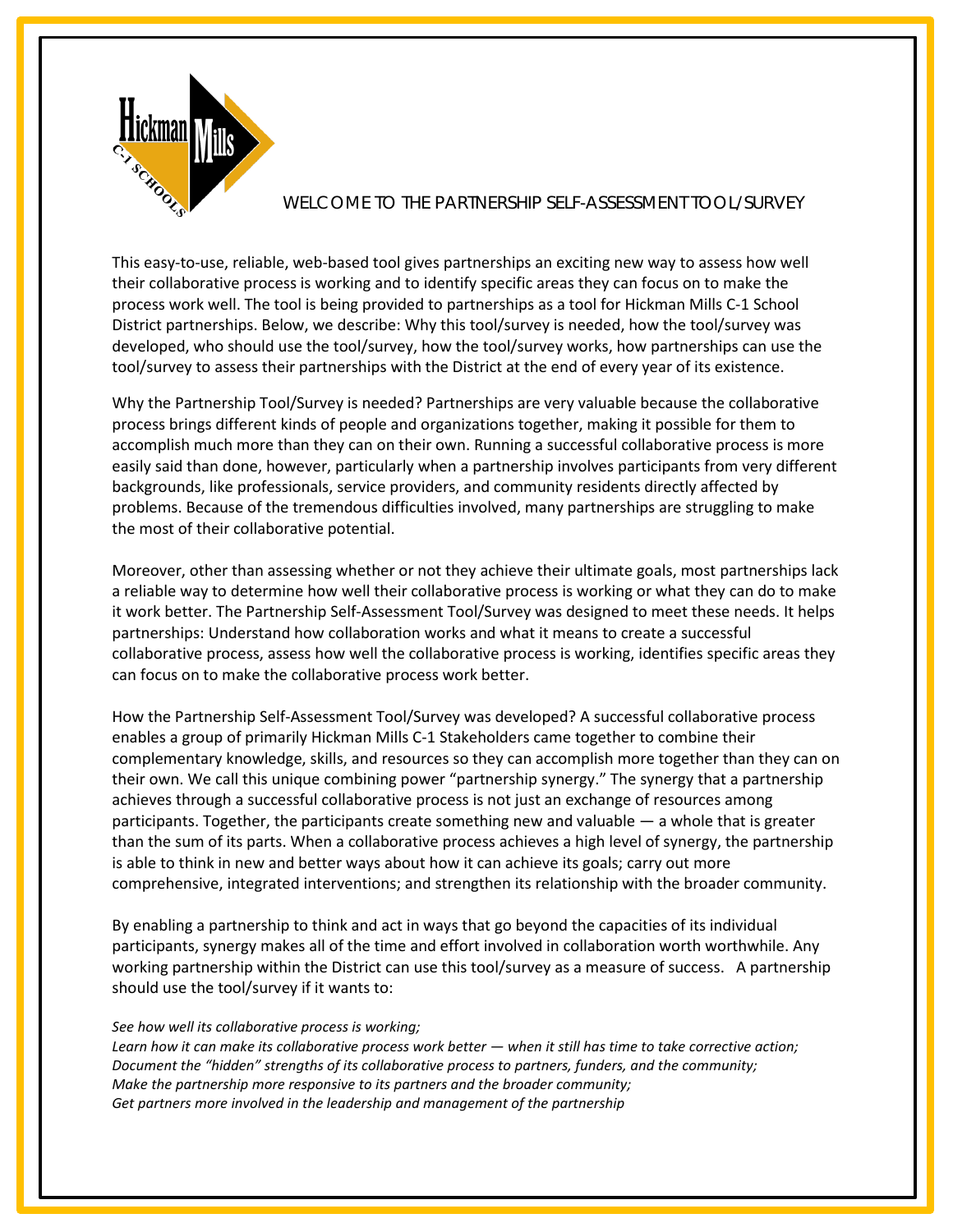## **The checklist**

Rate your level of agreement with each of the statements below, with 0 indicating strong disagreement and 4 indicating a strong agreement.

| U indicating strong disagreement and 4 multating a strong agreement.                                              |                                  |               |                            |            |                        |              |
|-------------------------------------------------------------------------------------------------------------------|----------------------------------|---------------|----------------------------|------------|------------------------|--------------|
| Rating                                                                                                            | $\Omega$<br>Strongly<br>disagree | 1<br>Disagree | $\overline{2}$<br>Not sure | 3<br>Agree | 4<br>Strongly<br>agree |              |
| 1. Determining the need for the partnership                                                                       |                                  |               |                            |            |                        |              |
| There is a perceived need for the partnership in terms of areas of common interest and<br>complementary capacity. |                                  |               |                            |            |                        |              |
| There is a clear goal for the partnership.                                                                        |                                  |               |                            |            |                        |              |
| There is a shared understanding of, and commitment to, this goal among all<br>potential partners.                 |                                  |               |                            |            |                        |              |
| The partners are willing to share some of their ideas, resources, influence and power to fulfil<br>the goal.      |                                  |               |                            |            |                        |              |
| The perceived benefits of the partnership outweigh the perceived costs.                                           |                                  |               |                            |            |                        | <b>TOTAL</b> |
| <b>TOTAL</b>                                                                                                      |                                  |               |                            |            |                        |              |

| 2. Choosing partners                                                                                          |  |  |              |
|---------------------------------------------------------------------------------------------------------------|--|--|--------------|
| The partners share common ideologies, interests and approaches.                                               |  |  |              |
| The partners see their core business as partially interdependent.                                             |  |  |              |
| There is a history of good relations between the partners.                                                    |  |  |              |
| The coalition brings added prestige to the partners individually as well as collectively.                     |  |  |              |
| There is enough variety among members to have a comprehensive understanding of the<br>issues being addressed. |  |  | <b>TOTAL</b> |
| <b>TOTAL</b>                                                                                                  |  |  |              |

| 3. Making sure partnerships work                                                                                             |  |  |              |
|------------------------------------------------------------------------------------------------------------------------------|--|--|--------------|
| The managers in each organization support the partnership.                                                                   |  |  |              |
| Partners have the necessary skills for collaborative action.                                                                 |  |  |              |
| There are strategies to enhance the skills of the partnership through increasing the<br>membership or workforce development. |  |  |              |
| The roles, responsibilities and expectations of partners are clearly defined and<br>understood by all other partners.        |  |  |              |
| The administrative, communication and decision-making structure of the partnership is as<br>simple as possible.              |  |  | <b>TOTAL</b> |
| <b>TOTAL</b>                                                                                                                 |  |  |              |

| 4. Planning collaborative action                                                                               |  |  |              |
|----------------------------------------------------------------------------------------------------------------|--|--|--------------|
| All partners are involved in planning and setting priorities for collaborative action.                         |  |  |              |
| Partners have the task of communicating and promoting the coalition in their own<br>organizations.             |  |  |              |
| Some staff have roles that cross the traditional boundaries that exist between<br>agencies in the partnership. |  |  |              |
| The lines of communication, roles and expectations of partners are clear.                                      |  |  |              |
| There is a participatory decision-making system that is accountable, responsive and<br>inclusive.              |  |  | <b>TOTAL</b> |
| <b>TOTAL</b>                                                                                                   |  |  |              |